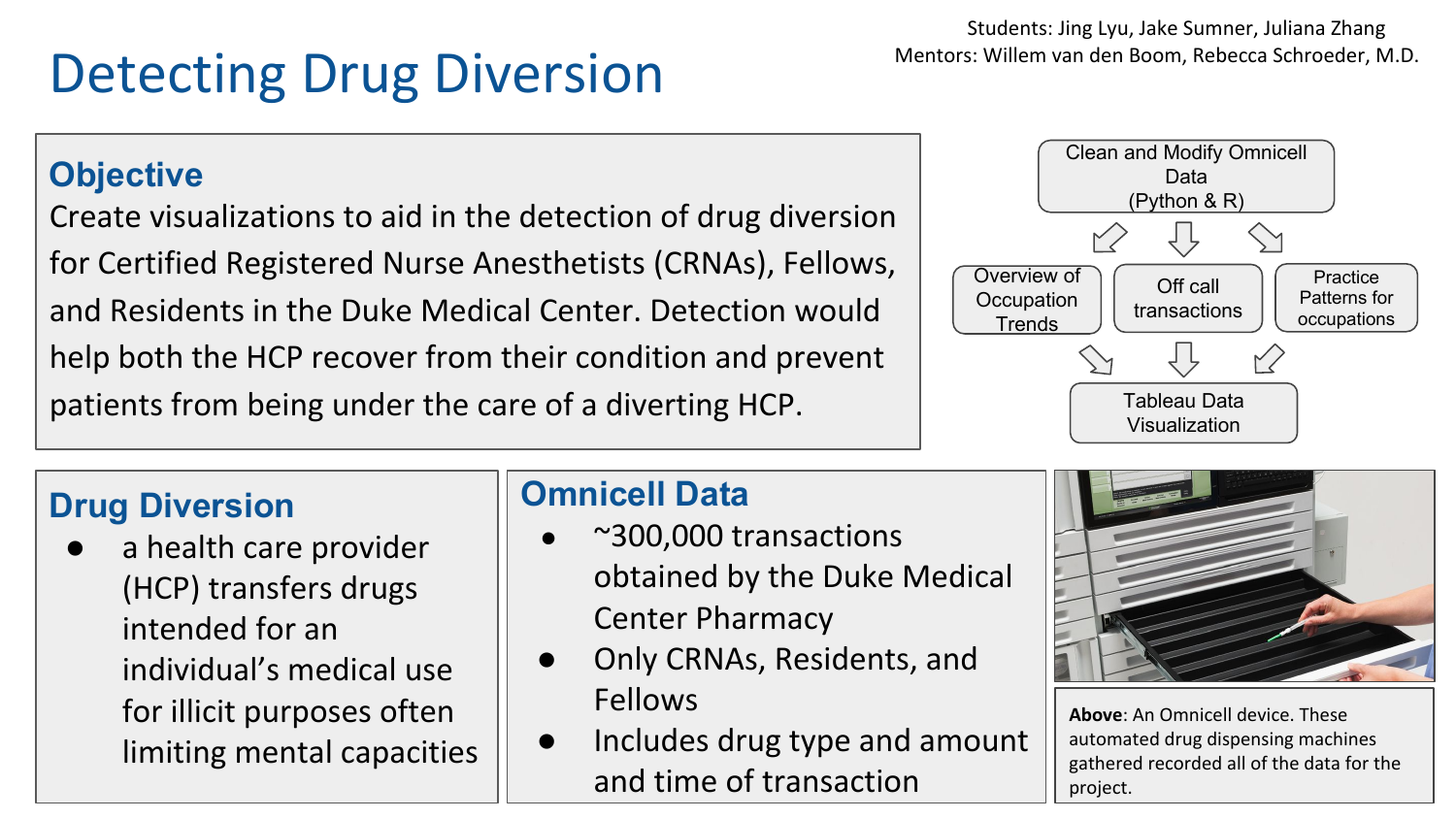## Visualizations

- This dashboard shows the changes in total drug usage over time per CRNA in the Ambulatory Surgery Center (ASC), and any occupation and practice can be chosen
- Analysis can be done on any group of controlled substances (such as opioids or benzodiazepines), and can be specified for a drug such as the opioid fentanyl
- This visualization uses the filters on the right side of the charts to also select for specific time periods, and to choose to look at the time in the different granularities of month, week, and day
- Clicking on a user in the line chart automatically updates the bar chart information for that user